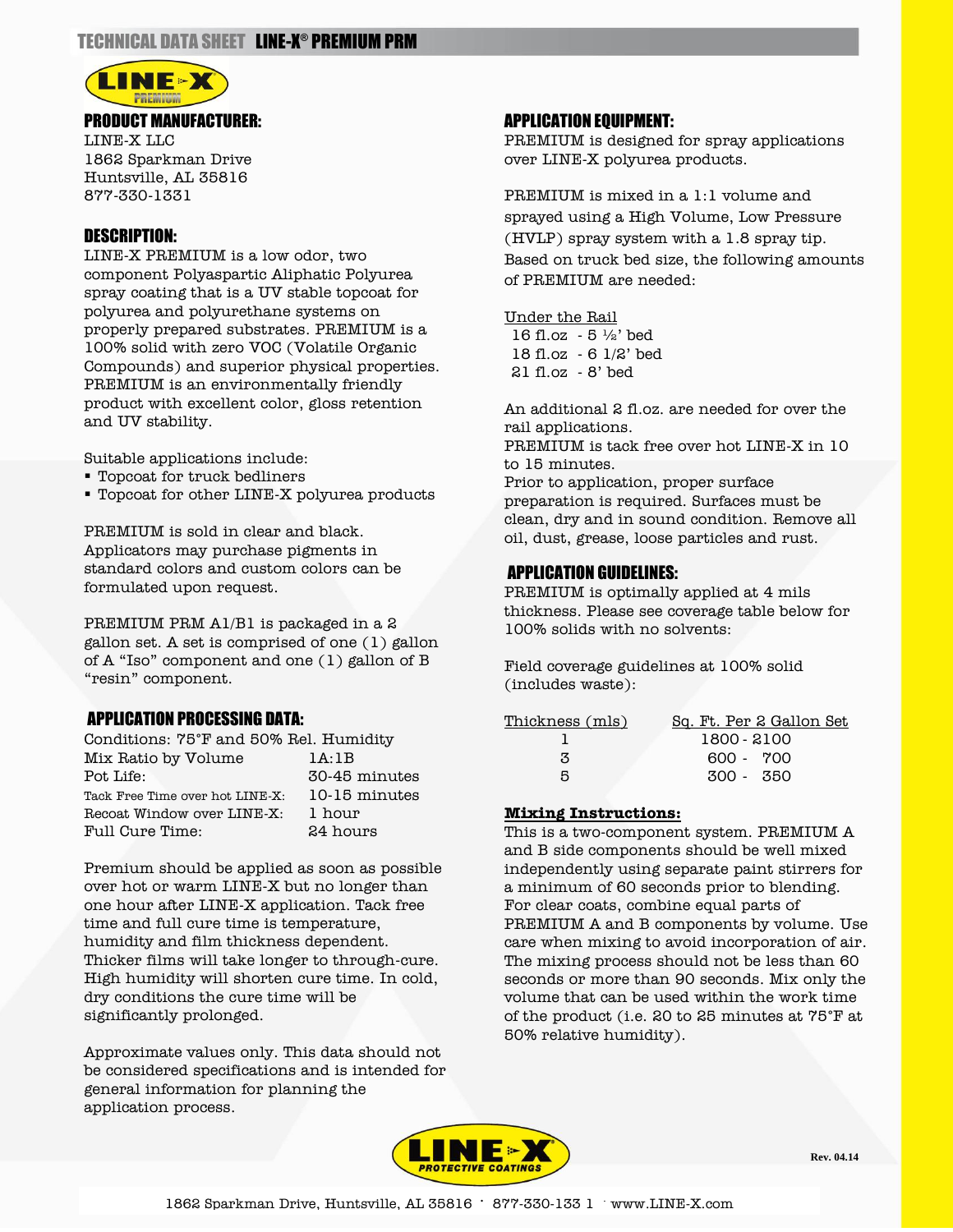#### **Pigment Mixing Instructions:**

At present, PREMIUM is sold as black and clear. Please note that clear PREMIUM can only be tinted using ASP/PRM pigments sold by LINE-X. Please see the following table for directions on pigment blending. For custom color blends for PREMIUM, please contact your customer order representative. Please see the following table for guidelines for the amount of pigment color to add to the B Side resin. Please note that you must determine if you will be adding solvent to the combined A and B mixture prior to determining the amount of pigment to add. Please note that the B side resin must be tinted **prior** to combining with the A side component.

# **English System**

## **Pigment Load for All Pigments**

B Side Resin Volume Pigment Load 0.25 gallons (32 oz) .71 lb 0.50 gallons (64 oz) 1.42 lb 1.00 gallons (128 oz) 2.84 lb

#### **Solvent Mixing Instructions:**

If necessary, PREMIUM PRM may be thinned using Xylene only. It should be noted that adding Xylene will add a VOC to the product and should only be used in well-ventilated areas with proper personnel safety equipment.

Below are conditions & recommended solvent additions:

| Relative Humidity | Solvent <sub>%</sub> |
|-------------------|----------------------|
| $<$ 50%           | $\Omega\%$           |
| 50% to 70%        | 10%                  |
| $>70\%$           | 15%                  |
|                   |                      |

**IMPORTANT:** Under no conditions should solvent be added to an amount greater than 20% of the volume. Solvent is added to the total volume of the A and B component mixture. PREMIUM A and B side should be mixed together thoroughly prior to adding Xylene solvent.

## EQUIPMENT CLEAN UP:

Xylene, Methyl Ethyl Ketone (MEK), Acetone, or Brake Clean are acceptable for cleanup of spray equipment, application tools, and for excess product removal.

## MATERIAL STORAGE:

PREMIUM has a shelf-life of twelve (12) months from manufacture date in factory

sealed containers. PREMIUM should be stored between 65° to 80° Fahrenheit and out of direct sunlight. Do not expose unused materials to high humidity conditions. Always provide an airtight reseal for unused materials and store away from fire hazards.

## SAFETY AND HANDLING:

Please refer to the MSDS for safety and handling of this material. All personnel working with this material are expected to read and understand all safety recommendations for MSDS. All Personal Protection Equipment including respirators must be properly worn to comply with worker health and safety requirements.

# BASIC PHYSICAL PROPERTIES:

| Test Name                           | Test Method | Value                       |
|-------------------------------------|-------------|-----------------------------|
| Hardness, Shore D                   | ASTM 2240   | $46 + 2$                    |
| Elongation                          | ASTM D412   | 60%                         |
| Tensile Strength                    | ASTM D412   | 1287-1441                   |
| Impact Resistance                   | ASTM D2749  | 32 in lbs.                  |
| Adhesion                            | ASTM D4541  | 535 psi                     |
| Taber Abrasion mg loss ASTM D4060   |             | 30.5                        |
| Flexibility (1/8 Mandrel) ASTM D522 |             | Pass, no<br>cracking        |
| QUV Topcoat                         | ASTM G154   | Delta $E < 2.0$<br>@1700hrs |
| Gloss Retention                     | D523        | 81+                         |
| Density A Side (lbs/gal)            |             | 9.73                        |
| Density B Side (lbs/gal)            |             | 8.56                        |
| Viscosity A Side                    |             | $CPS 130 + 75$              |
| Viscosity B Side                    |             | $CPS 450 \pm 100$           |
|                                     |             |                             |

# CHEMICAL RESISTANCE PROPERTIES:

PREMIUM materials were immersed in the chemicals below for a period of seven (7) days. Recommendation of "yes" indicates that the material met chemical resistance properties for ASTM D543 standard.

| Chemical Name        | Recommendation |
|----------------------|----------------|
| Aviation J.P. Fuel   | Yes            |
| Formic Acid 10%      | Yes            |
| 0.3 Brake Fluid      | Yes            |
| Motor Oil            | Yes            |
| Diesel Fuel          | Yes            |
| Sodium Hydroxide 50% | Yes            |
| Automotive Gasoline  | Yes            |
| Hydrochloric Acid    | Yes            |
| 25% Citric Acid      | Yes            |
| Distilled Water      | Yes            |
| Transmission Fluid   | Yes            |